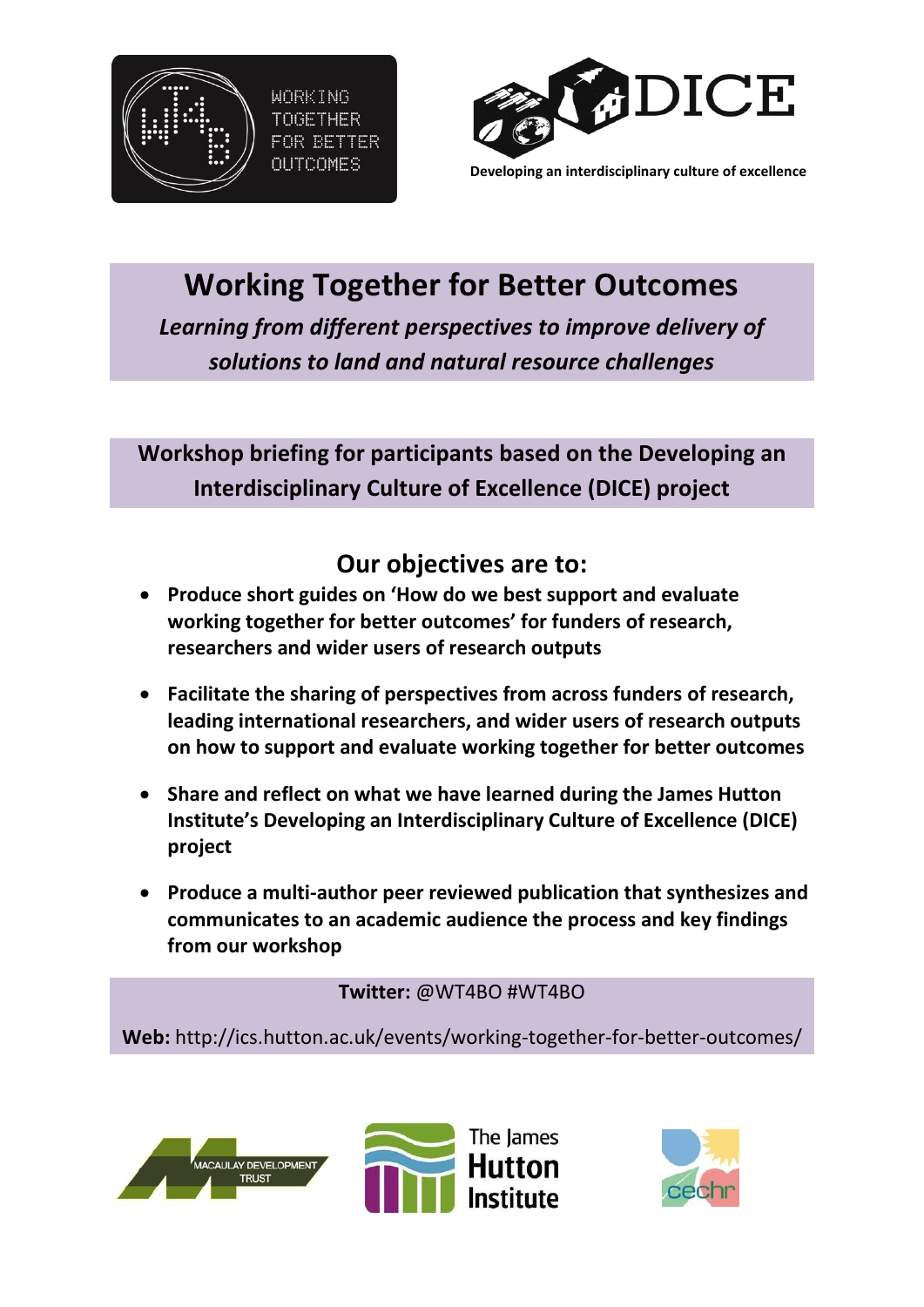This briefing paper is based on the 'Developing an Interdisciplinary Culture of Excellence' (DICE) project. The DICE project was funded by the James Hutton Institute (UK), and the research was undertaken between 2012 and 2014. This briefing summaries key messages from the DICE research, outlining findings on reasons to practice interdisciplinary research (IDR); what counts as IDR; how interdisciplinarity can be supported; and how it can be evaluated.

#### **Why practice interdisciplinary research?**

An interdisciplinary approach is widely advocated by funders and end users of research as well as scientists, particularly to investigate complex problems. Such problems often involve (i) uncertainties in scientific knowledge, (ii) human activities and interactions, and (iii) the political, economic and cultural dimensions of knowledge affecting research and its impact.

Yet customers want their needs to be taken seriously and results delivered accordingly. Companies look for solutions to their problems; policy makers and agencies are interested in policy-relevant research. Whether this is through disciplinary or interdisciplinary research is of less importance and interest to them (although many stakeholders see benefits from IDR). The Scottish Government's RESAS Division, a major funder of the Institute, is an exception and explicitly demands an interdisciplinary approach.

Stakeholder interviewees indicated that good research and communication in teams and within the Institute as a whole should underpin all research. Many of the interviewees' comments would apply to any good research project, team work and management, regardless of how many disciplines it spans. For them, the quality of project management and communication determines the quality of the result; the quality of internal and external communication determines the outcomes (e.g. knowledge exchange, policy impact).

Senior Institute staff agreed that an interdisciplinary approach has many benefits, in particular for tackling big questions or complex research issues such as the environment. IDR enriches understandings and can reveal gaps in knowledge about a problem. It was also seen to fit in well with the ethos of the James Hutton Institute. However, they noted that interdisciplinary approaches may not be able to adequately address some in-depth questions.

#### **What is interdisciplinary research?**

While the term 'interdisciplinary research' is commonly used to distinguish this approach from disciplinary, multidisciplinary, and transdisciplinary research, it is also sometimes used to refer to the latter two and to team-based research more generally. Within the literature, integration of disciplinary knowledge and methods is a key characteristic used to identify and assess the extent of interdisciplinarity in research, and to distinguish IDR from these other approaches to research. Integration is measured by the extent of blending of disciplinary knowledge and research methods, and the conceptual and institutional distance between collaborating disciplines.

Among our interviewees, there was a general understanding of interdisciplinarity as referring to working across disciplines towards a common goal, and usually to respond to a 'bigger picture question'. However, for many interviewees that meant working between social and natural sciences; for some it may have been multidisciplinarity and for others transdisciplinarity. Several interviewees said that they saw no particular difference in meaning between these terms.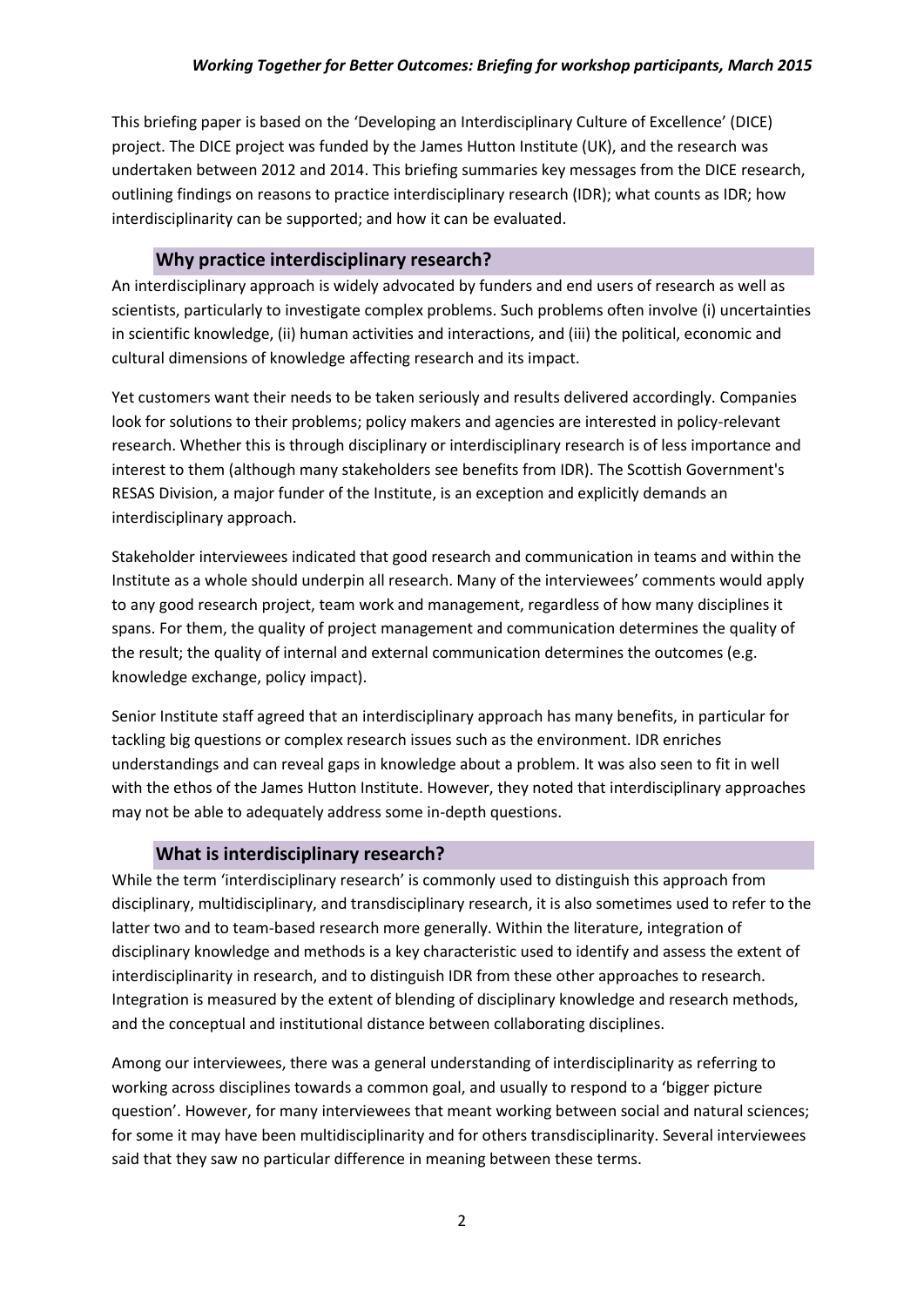Institute staff survey responses showed a diverse understanding of interdisciplinarity. The majority (59%) understood interdisciplinary research as integrating different disciplines to work towards a jointly set objective, rather than working independently under a thematic umbrella, and not (necessarily) involving non-academic participants. Yet 21% understood IDR to include non-academic participants, and for 16% of respondents, research was interdisciplinary if different disciplines work towards a number of goals under one thematic umbrella. These different understandings influence the assessment of how much of their research individuals would label as interdisciplinary.

Survey findings showed no clear patterns of association between demographic and Institute-related variables (age, gender, science group affiliation and length of time worked at the Institute) and variables such as how respondents understand interdisciplinarity, levels of experience of IDR, whether they combined social and natural science approaches, and what proportion of their work is IDR. There was also no evident relationship between gender or age and attitudes to IDR.

#### **How do we recognise interdisciplinary research?**

Interviews with external stakeholders did not reveal much information about what kind of indicators they consider useful to recognise interdisciplinarity. They saw IDR as having "both scientific and user benefit" and "providing solutions to actual problems rather than parts of them." Hutton Executive interviewees agreed that there was no perfect indicator to tell if IDR was happening, but still believed that non-perfect indicators were better than nothing. Senior managers suggested that different disciplines working together is a basic indicator of whether a project or piece of research is interdisciplinary. In considering interdisciplinarity, they distinguished disciplines not only broadly, i.e. across natural/social sciences, but also more narrowly, e.g. across disciplines such as chemistrypsychology, economics-soil science, biology-informatics, or disciplines within plant pathology.

We found that no single indicator identifies IDR; instead, a combination of different indicators is needed. Based on our respondents' views on indicators, IDR at the Institute can be recognised by:

- a diverse mix of disciplines involved, leading to different perspectives being considered and integrated;
- a shared understanding of the problem and jointly determined research questions;
- research questions addressing complex and 'real world' problems;
- effort invested in developing a common language across the team;
- on-going, preferably personal, two-way communication;
- trust and good working relationships;
- a tendency for tasks to take slightly longer than anticipated;
- a diverse range of outputs (single disciplinary and interdisciplinary academic papers, synthesis papers, non-academic outputs and events), with number and background of authors playing a minor role as an indicator;
- being funded by an IDR programme; and
- greater advances in knowledge, but possibly with less depth.

Many of these indicators relate to the process of carrying out IDR (rather than the output). Several indicators are difficult to measure quantitatively and instead require a descriptive approach (e.g. to 'measure' whether there is a shared understanding of the problem).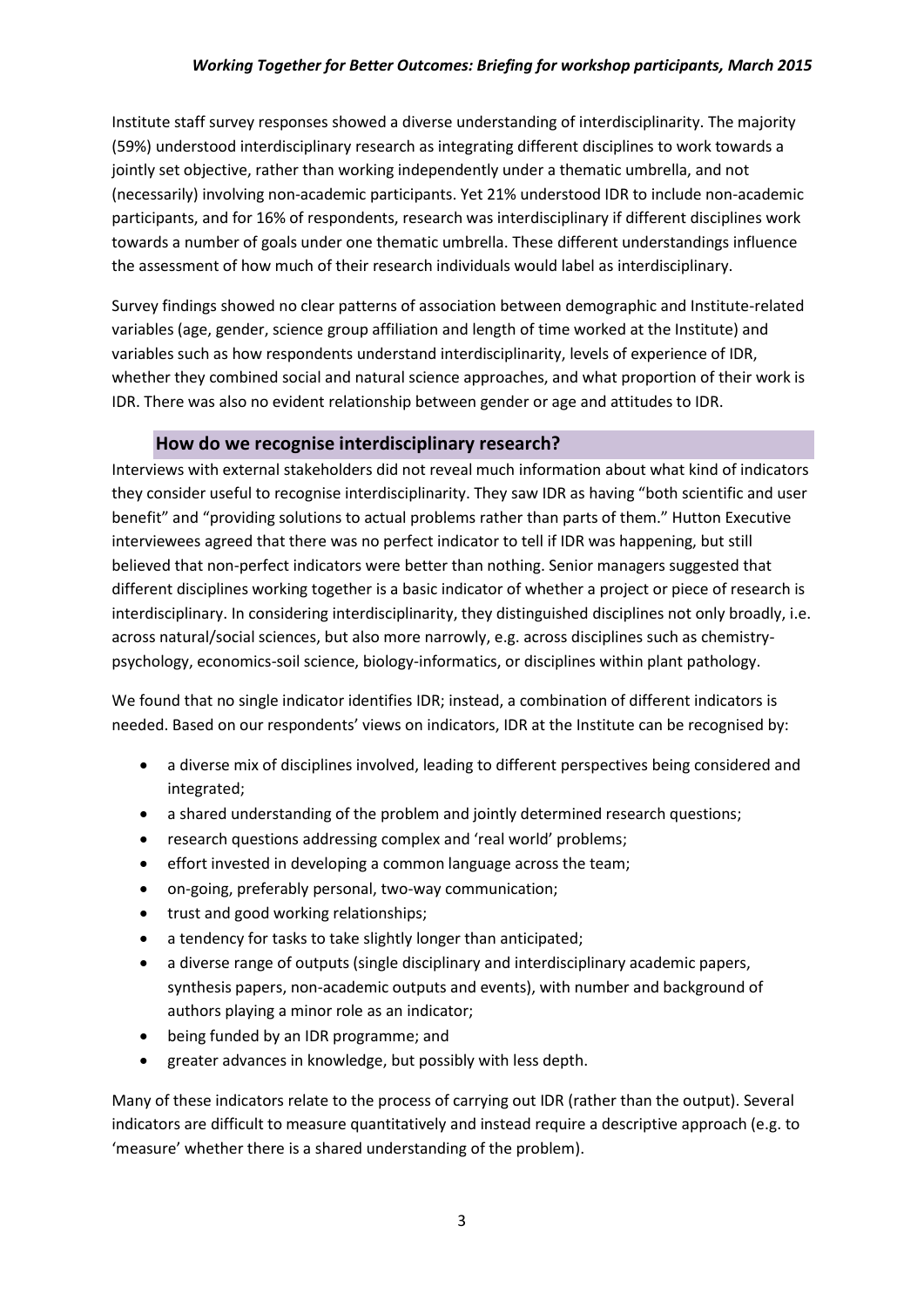#### **How can we do interdisciplinary research better?**

It is widely recognised in the literature that the processes involved in IDR are different from, and additional to, the processes involved in disciplinary research, i.e. research that does not involve integrating ways of thinking, knowledge, and research methods across disciplinary boundaries. Problems for IDR teams include resolving epistemological (beliefs about what knowledge is) and ontological (how to produce it) differences between disciplines. IDR team members need to spend more time to understand the problem to be addressed, and the different perspectives within the team; discuss and agree a research design; and sustain productive interactions during the project.

Some concerns were expressed about the difficulties that ontological and epistemological differences create for working together, and some suggested such differences may result in members of the team being less likely to communicate with each other effectively, or being less able to air their views confidently. Survey respondents also showed a considerable degree of awareness of the challenges and benefits of IDR, along with awareness of the personal attitudes, skills, and wider conditions needed to support this type of research.

Increasingly, the literature refers to social learning and effective knowledge exchange within teams as key to producing knowledge through interdisciplinary collaboration. Much emphasis is placed on interpersonal skills – in particular of team leaders – as the basis of good interdisciplinary team work. Our review showed high levels of convergence around the principle of integrated working, with attention given to ways of 'harnessing' disciplinary difference and conflicts to provide new insights unavailable from disciplinary approaches to research.

#### **What do supportive conditions for interdisciplinary research look like?**

The literature stresses that institutional support is needed for IDR from funding bodies, and the organisation where research is carried out. Support entails recognition of the more resourceintensive nature of IDR processes, and their lack of fit with existing, disciplinary-based organisational structures and cultures. There is increasing interest in how research organisations can encourage and facilitate interdisciplinary working in the design of organisational environments.

A number of themes emerged from our research about nurturing interdisciplinarity through supportive conditions:

- time it takes longer to do IDR and this needs to be recognised;
- team building and communication team members need to be open-minded and receptive, and effective formal and informal communication needs to be facilitated;
- research cultures and working environments need to be conducive;
- physical spaces appropriate workplace design can enable interdisciplinary working;
- incentives for staff and training and skills– IDR should be considered in career evaluations and early career researchers need to develop their own discipline; and
- research funding is a driver of IDR.

#### **How should we evaluate interdisciplinary research?**

Throughout the literature it is widely acknowledged that evaluation of IDR is not yet well-established and still requires development. However, it is generally accepted that evaluation after project completion is insufficient, and that this should be ongoing during the research process. The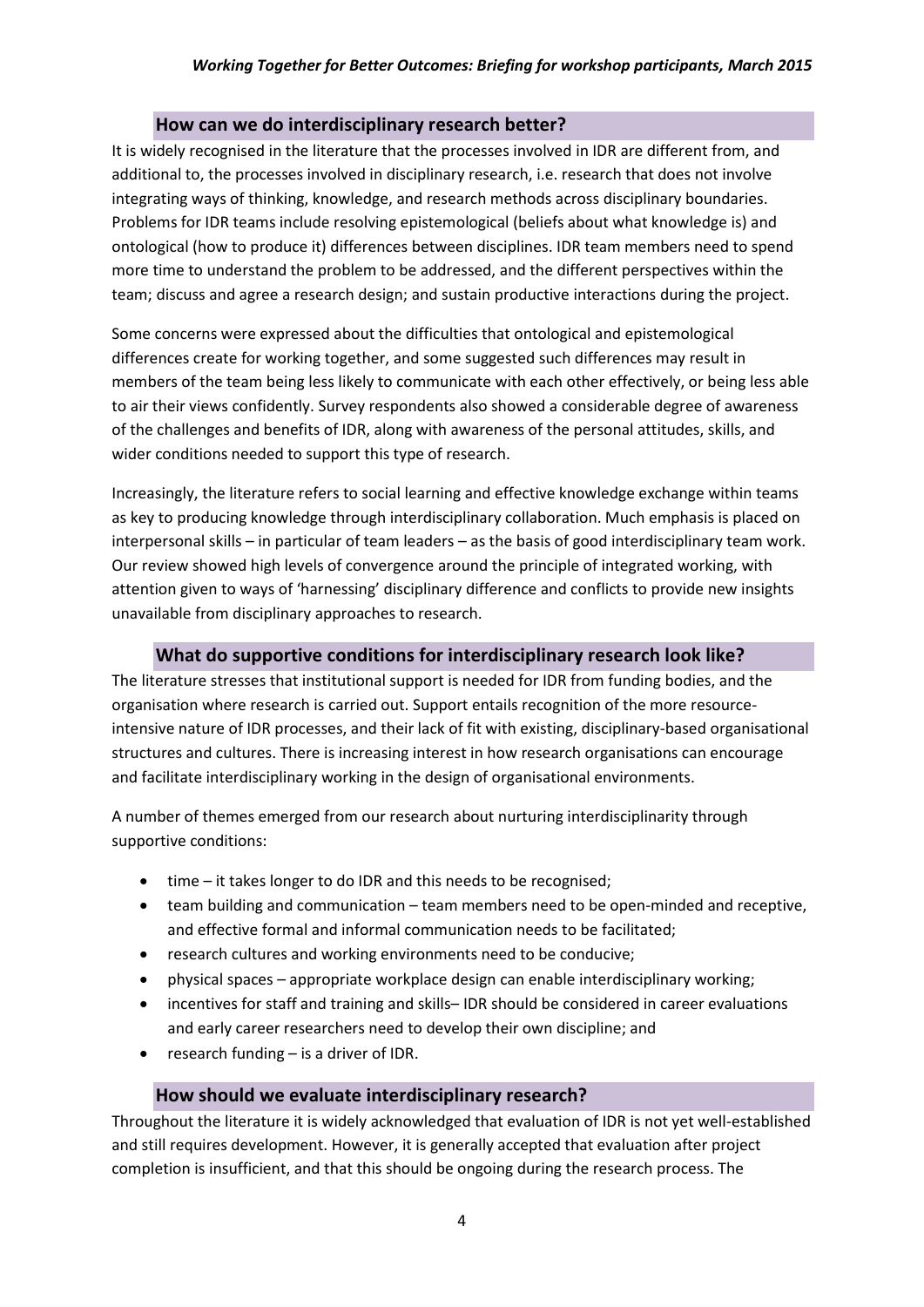literature refers to both qualitative and quantitative approaches, and mentions indicators such as: an appropriate focus for the research, with clear rationales for disciplinary input; appropriate collaboration of disciplines; quality of team interactions; evidence of IDR capacity building; quality of team leadership and research management; institutional support; and evidence of integrated work.

Interviewees found the question of indicators for evaluating IDR difficult to answer. Their responses often related to definitions and benefits of interdisciplinarity, as well as the skills, attitudes, and conditions that enhance interdisciplinary working. These responses suggest that evaluating the process of IDR is equally important as evaluating the output from that process.

From a funding body perspective it is acknowledged that evaluating IDR proposals is a challenge, in particular since a panel may consist of reviewers from one or just a few disciplines which could not adequately judge (large) interdisciplinary projects.

Although endpoint evaluation remains more common, the literature indicates that evaluation should be part of the research design, and involve IDR teams from the outset. Focusing on ongoing evaluation by research teams themselves allows for social/collective learning and process adiustment.

#### **Conclusions and recommendations**

To understand and assess IDR at the James Hutton Institute requires clarity about our conceptions of this approach at institutional, science group, Hutton theme, project, and individual levels. We infer from our findings that there is not yet sufficient clarity about interdisciplinarity to identify levels of IDR robustly. We used a working definition in the survey which yielded results that can be used as a baseline, but in absolute terms these results can be contested. The Hutton institutional structure already promotes and supports IDR in some ways (e.g. research themes, interdisciplinary teams), and perhaps more than many other research organisations. More effort at all levels is needed to enhance both the Institute values and a working culture that is conducive to IDR; we provided an extensive list of suggested actions which can be taken forward by individual staff, research teams, and Institute management.

We recommend that the Institute agrees on and commits to an operational definition of interdisciplinarity that makes sense to staff, customers and stakeholders. This definition should acknowledge broad and narrow interdisciplinarity, ideally naming example disciplinary collaborations that are counted as interdisciplinary, and agreeing on indicators to measure IDR, even if these indicators are only second best (such as cross-disciplinary authorship). We recommend repeating the survey at regular intervals to monitor trends in interdisciplinary working.

Conclusions, in the form of recommendations for the Institute were grouped into four areas:

- the time required to plan and do IDR;
- opportunities for discussion (formal and informal) and sharing experience/ knowledge;
- support for IDR from the Institute's management structure and processes, including training; and
- awareness that IDR depends on excellent project design, leadership and management.

Communication is linked to and important for all of the four areas.